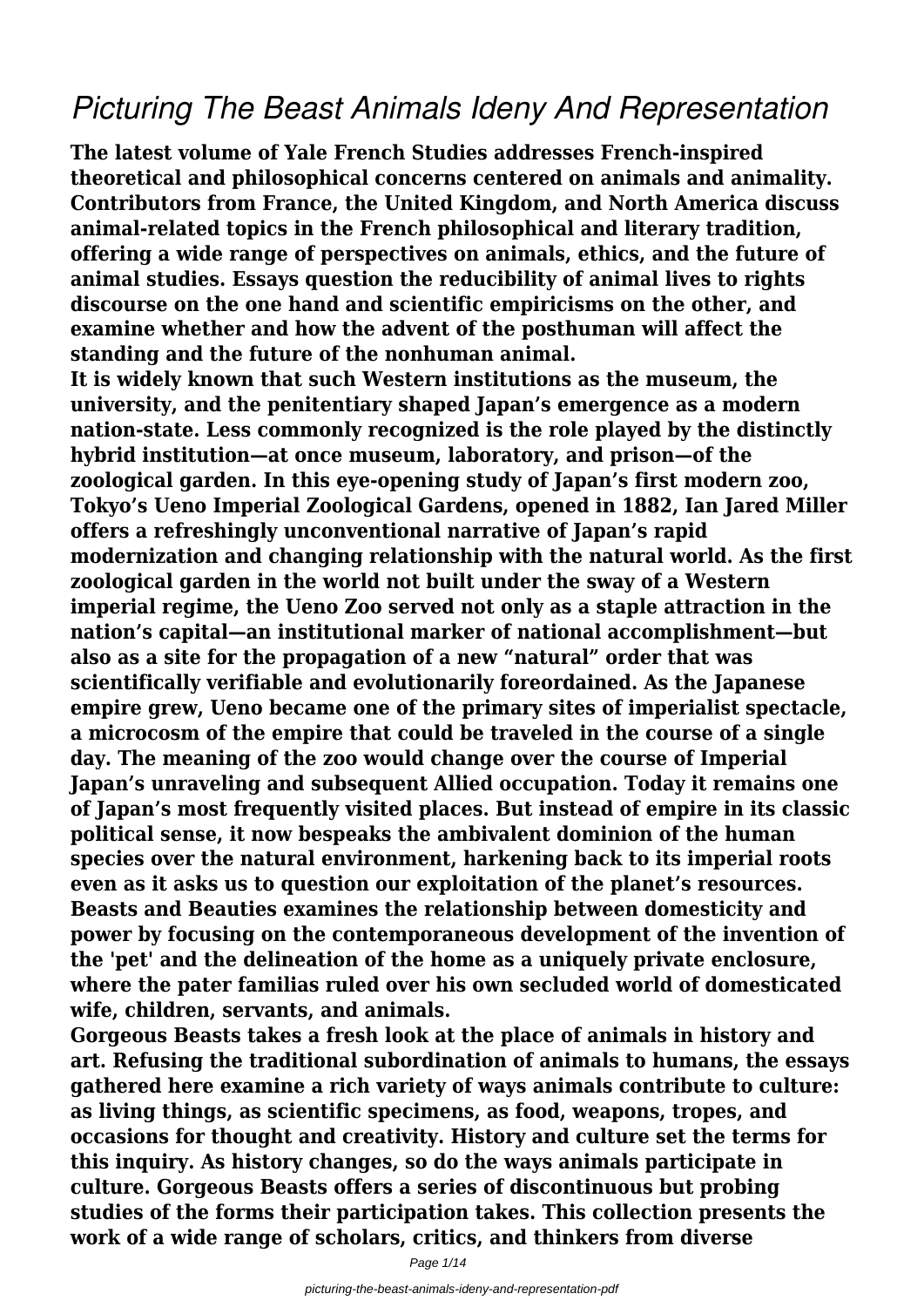**disciplines: philosophy, literature, history, geography, economics, art history, cultural studies, and the visual arts. By approaching animals from such different perspectives, these essays broaden the scope of animal studies to include specialists and nonspecialists alike, inviting readers from all backgrounds to consider the place of animals in history and art. Combining provocative critical insights with arresting visual imagery, Gorgeous Beasts advances a challenging new appreciation of animals as coinhabitants and co-creators of culture. Aside from the editors, the contributors are Dean Bavington, Ron Broglio, Mark Dion, Erica Fudge, Cecilia Novero, Harriet Ritvo, Nigel Rothfels, Sajay Samuel, and Pierre Serna.**

**Knowing Animals Beyond the Human in Russian Culture and History Animal Spaces, Beastly Places Animal Rites Liturgies of Animal Care Zooesis and Performance**

### **The Routledge History of Western Empires**

Drawing on a range of perspectives -philosophy, literary criticism, art history and cultural studies-the essays collected here explore unconventional ways of knowing animals, offering new insights into apparently familiar relationships between humans and other living beings.

This volume explores the potential of the concept of the creaturely for thinking and writing beyond the idea of a clear-cut human-animal divide, presenting innovative perspectives and narratives for an age which increasingly confronts us with the profound ecological, ethical and political challenges of a multispecies world. The text explores written work such as Samuel Beckett's Worstward Ho and Michel Foucault's The Order of Things, video media such as the film "Creature Comforts" and the video game Into the Dead, and photography. With chapters written by an international group of philosophers, literary and cultural studies scholars, historians and others, the volume brings together established experts and forward-thinking early career scholars to provide an interdisciplinary engagement with ways of thinking and writing the creaturely to establish a postanthropocentric sense of human-animal relationality.

Re-Imagining Nature: Environmental Humanities and Ecosemiotics explores new horizons in environmental studies, which consider communication and meaning as core definitions of ecological life, essential to deep sustainability. It considers landscape as narrative, and applies theoretical frameworks in eco-phenomenology and ecosemiotics to literary, historical, and philosophical study of the relationship between text and landscape. It considers in particular examples and lessons to be drawn from case studies of medieval and Native American cultures, to illustrate in an applied way the promise of environmental humanities today. In doing so, it highlights an environmental future for the humanities, on the cutting edge of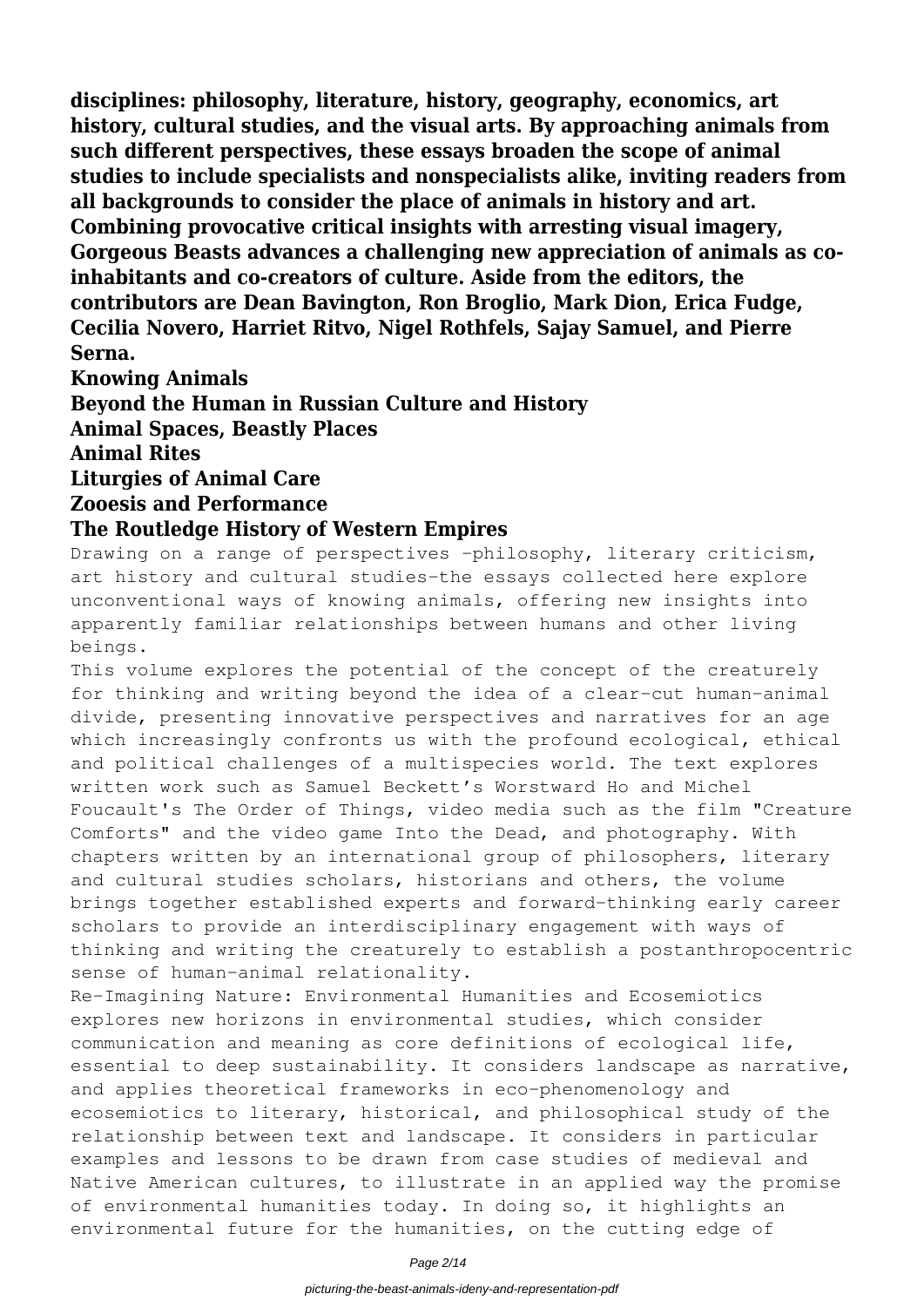cultural endeavor today.

Animal rights activists today regularly use visual imagery in their efforts to shape the public's understanding of what it means to be "kind," "cruel," and "inhumane" toward animals. Art for Animals explores the early history of this form of advocacy through the images and the people who harnessed their power. Following in the footsteps of earlier-formed organizations like the RSPCA and ASPCA, animal advocacy groups such as the Victoria Street Society for the Protection of Animals from Vivisection made significant use of visual art in literature and campaign materials. But, enabled by new and improved technologies and techniques, they took the imagery much further than their predecessors did, turning toward vivid, pointed, and at times graphic depictions of human-animal interactions. Keri Cronin explains why the activist community embraced this approach, details how the use of such tools played a critical role in educational and reform movements in the United States, Canada, and England, and traces their impact in public and private spaces. Far from being peripheral illustrations of points articulated in written texts or argued in impassioned speeches, these photographs, prints, paintings, exhibitions, "magic lantern" slides, and films were key components of animal advocacy at the time, both educating the general public and creating a sense of shared identity among the reformers. Uniquely focused on imagery from the early days of the animal rights movement and filled with striking visuals, Art for Animals sheds new light on the history and development of modern animal advocacy. Gorgeous Beasts

Critical Animal and Media Studies Contemporary Studies in Human–Animal Relations Animal Bodies in Historical Perspective Animals and the Human Imagination Postmodern Animal

Transnational and Intersectional Perspectives

*Considering Animals draws on the expertise of scholars trained in the biological sciences, humanities, and social sciences to investigate the complex and contradictory relationships humans have with nonhuman animals. Taking their cue from the specific 'animal moments' that punctuate these interactions, the essays engage with contemporary issues and debates central to human-animal studies: the representation of animals, the practical and ethical issues inseparable from human interactions with other species, and, perhaps most challengingly, the compelling evidence that animals are themselves considering beings. Case studies focus on issues such as animal emotion and human 'sentimentality'; the representation of animals in contemporary art and in recent films such as March of the Penguins, Happy Feet, and Grizzly Man; animals' experiences*

Page 3/14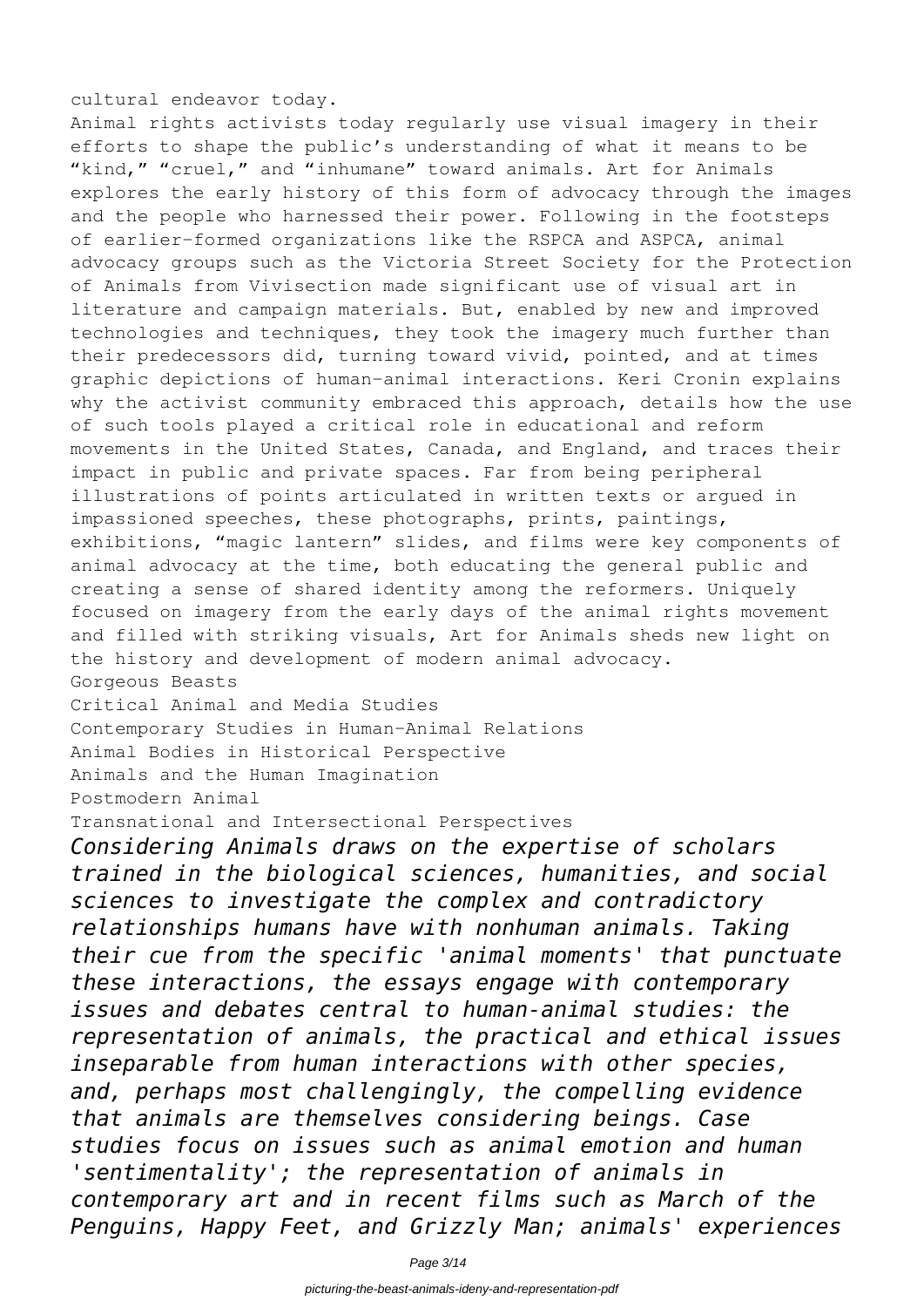*in catastrophic events such as Hurricane Katrina and the SARS outbreak; and the danger of overvaluing the role humans play in the earth's ecosystems. From Marc Bekoff's moving preface through to the last essay, Considering Animals foregrounds the frequent, sometimes uncanny, exchanges with other species that disturb our selfcontained existences and bring into focus our troubled relationships with them. Written in an accessible and jargon-free style, this collection demonstrates that, in the face of species extinction and environmental destruction, the roles and fates of animals are too important to be left to any one academic discipline. Twenty-first century popular culture has given birth to a peculiar cultural figure: the hipster. Stereotypically associated with nerd glasses, beards and buns, boho clothing, and ironic T-shirts, hipsters represent a (post-)postmodern (post-)subculture whose style, aesthetics, and practices have increasingly become mainstream. Hipster Culture is the first comprehensive collection of original studies that address the hipster and hipster culture from a range of cultural studies perspectives. Analyzing the cultural, economic, aesthetic, and political meanings and implications of a wide range of phenomena prominently associated with hipster culture, the contributors bring their expertise and own research perspectives to bear, thus shaping the volume's transnational and intersectional approach. Chapters address global and local manifestations of hipster culture, processes of urban gentrification and cultural appropriation, alternative foodways and eclectic fashion styles, the significance of nostalgia, retro technologies and social media, and the aesthetics and cultural politics of literature, film, art, and music marked by selfreflexivity, irony, and a simultaneous longing for an earnest authenticity. Hipster Culture explores the diversification of hipster culture, sheds light on popular constructions of the hipster as cultural Other, and critically investigates hipster culture's entanglements with and challenges to dominant cultural discourses of gender, ethnicity, race, sexuality, age, religion, and nationality.*

*An elucidating collection of ten original essays, Making Animal Meaning reconceptualizes methods for researching*

Page 4/14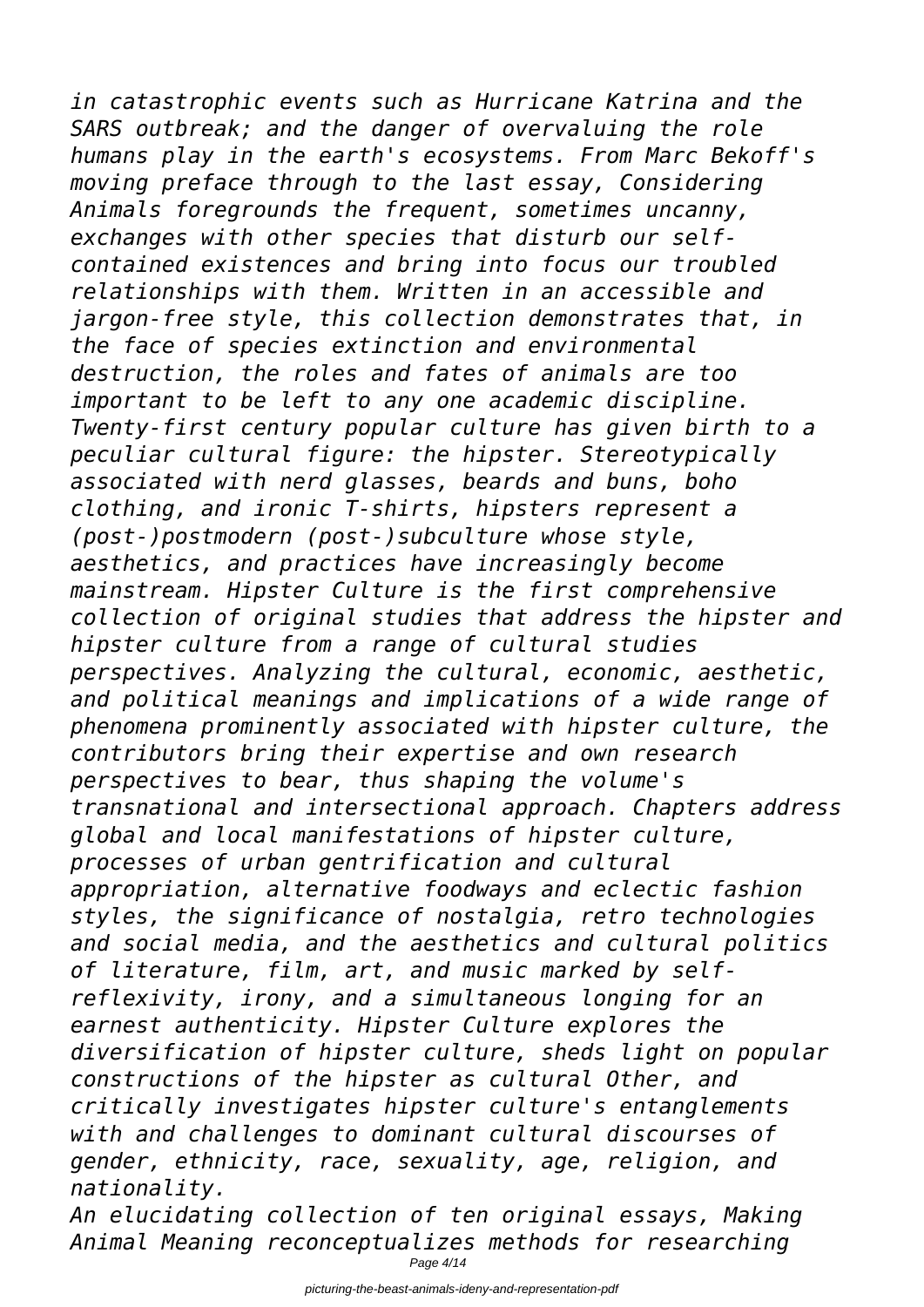*animal histories and rethinks the contingency of the humananimal relationship. The vibrant and diverse field of animal studies is detailed in these interdisciplinary discussions, which include voices from a broad range of scholars and have an extensive chronological and geographical reach. These exciting discourses capture the most compelling theoretical underpinnings of animal significance while exploring meaning-making through the study of specific spaces, species, and human-animal relations. A deeply thoughtful collection — vital to understanding central questions of agency, kinship, and animal consumption — these essays tackle the history and philosophy of constructing animal meaning. This book explores poetry and pedagogy in practice across the lifespan. Poetry is directly linked to improved literacy, creativity, personal development, emotional intelligence, complex analytical thinking and social interaction: all skills that are crucial in contemporary educational systems. However, a narrow focus on STEM subjects at the expense of the humanities has led educators to deprioritize poetry and to overlook its interdisciplinary, multi-modal potential. The editors and contributors argue that poetry is not a luxury, but a way to stimulate linguistic experiences that are formally rich and cognitively challenging. To learn through poetry is not just to access information differently, but also to forge new and different connections that can serve as reflective tools for lifelong learning. This interdisciplinary book will be of value to teachers and students of poetry, as well as scholars interested in literacy across the disciplines. Picturing the Beast Animal Geographies Second Edition Other Animals Something Rich and Strange The Stage Lives of Animals Re-Imagining Nature In What Are the Animals to Us? scholars from a wide variety of academic disciplines explore the diverse meanings of animals in science, religion, folklore, literature, and art.*

*Dogs are perhaps our most popular pets, and certainly one of the best-loved of all animals. They are not only humanity's best*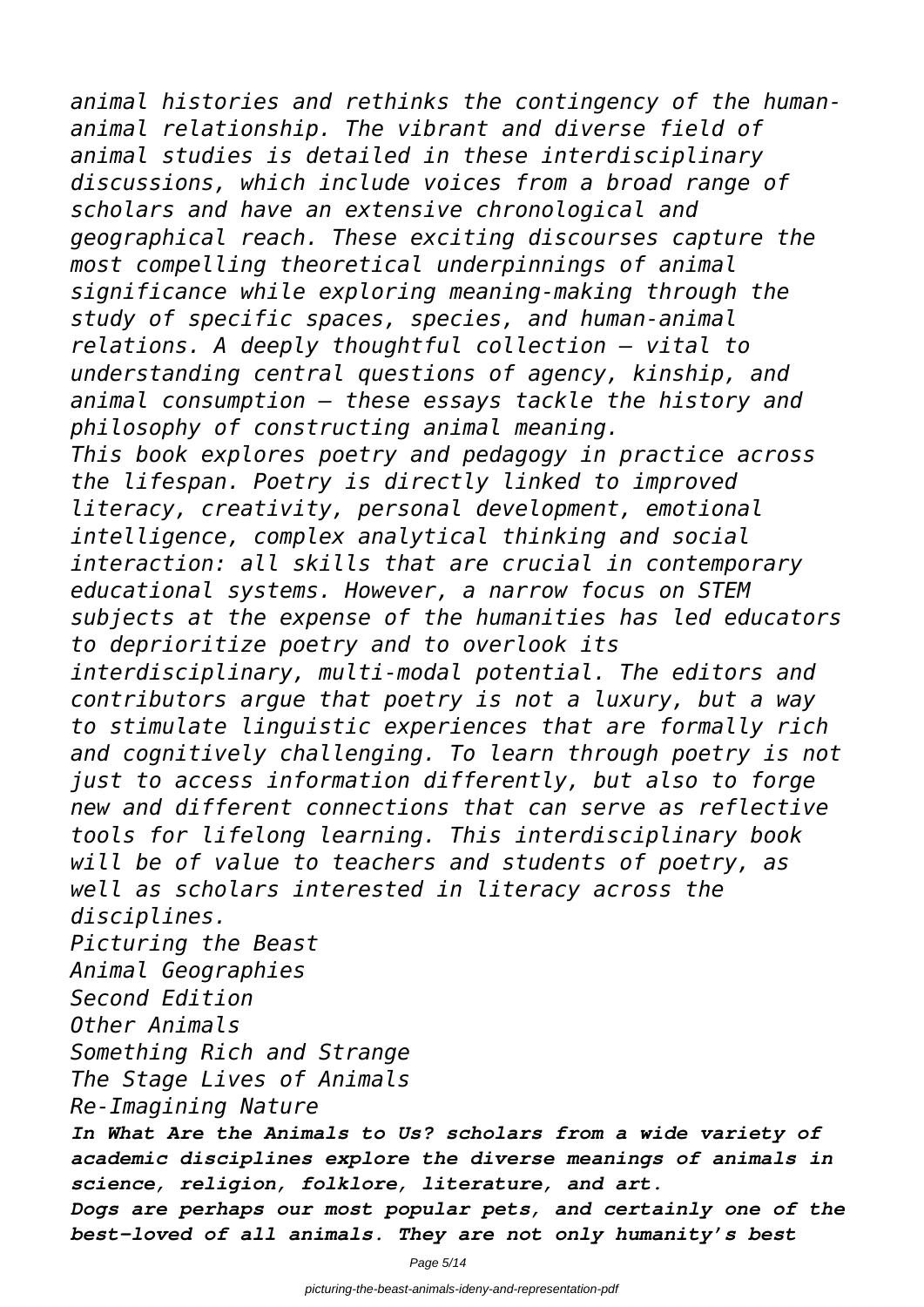*friend, they are also its oldest: burial sites dating back 12,000 years indicate that dogs moved alongside prehistoric peoples before, during and after both species settled the world. The story of the canine has been fundamentally entwined with that of humanity since the earliest times, and this ancient and fascinating story is told in Susan McHugh's Dog. This book unravels the debate about whether dogs are descended from wolves, and moves on to deal with canines in mythology, religion and health, dog cults in ancient and medieval civilizations as disparate as Alaska, Greece, Peru and Persia, and traces correspondences between the histories of dogs in the Far East, Europe, Africa and the Americas. Dog also examines the relatively recent phenomenon of dog breeding and the invention of species, as well as the canine's role in science fact and fiction; from Laika, the first astronaut, and Pavlov's famous conditioned dogs, through to science fiction novels and cult films such as A Boy and his Dog. Susan McHugh shows how dogs today contribute to human lives in a huge number of ways, not only as pets and guide dogs but also as sources of food in Asia, entertainment workers, and scientific and religious objects. Dog reveals how we have shaped these animals over the millennia, and in turn, how dogs have shaped us.*

*Social Work and Animals represents a pioneering contribution to the literature of social work ethics and moral philosophy. It advances cogent and detailed arguments for the inclusion of animals within social work's moral framework, arguments that have profound theoretical and practical implications for the discipline and its practitioners.*

*Representing Animals demonstrates the deep connections between the way we think about animals and the way we have thought about ourselves and our cultures in different times and places. Its publication marks a formative moment in the emerging field of animal studies."--pub. desc.*

*Animals and Social Work: A Moral Introduction*

*Being Host to Ghosts*

*Representations of Animals in Victorian Literature and Culture Making Animal Meaning*

*Internatural Communication*

#### *Animals and Tourism*

#### *Empire and Exhibition at the Tokyo Imperial Zoo*

Animals were everywhere in the early modern period and they impacted, at least in some way, the lives of every kind of early modern person, from the humblest peasant to the greatest prince. Artists made careers based on depicting them. English gentry impoverished themselves spending money on them. Humanists exercised their scholarship writing about them. Pastors saved

Page 6/14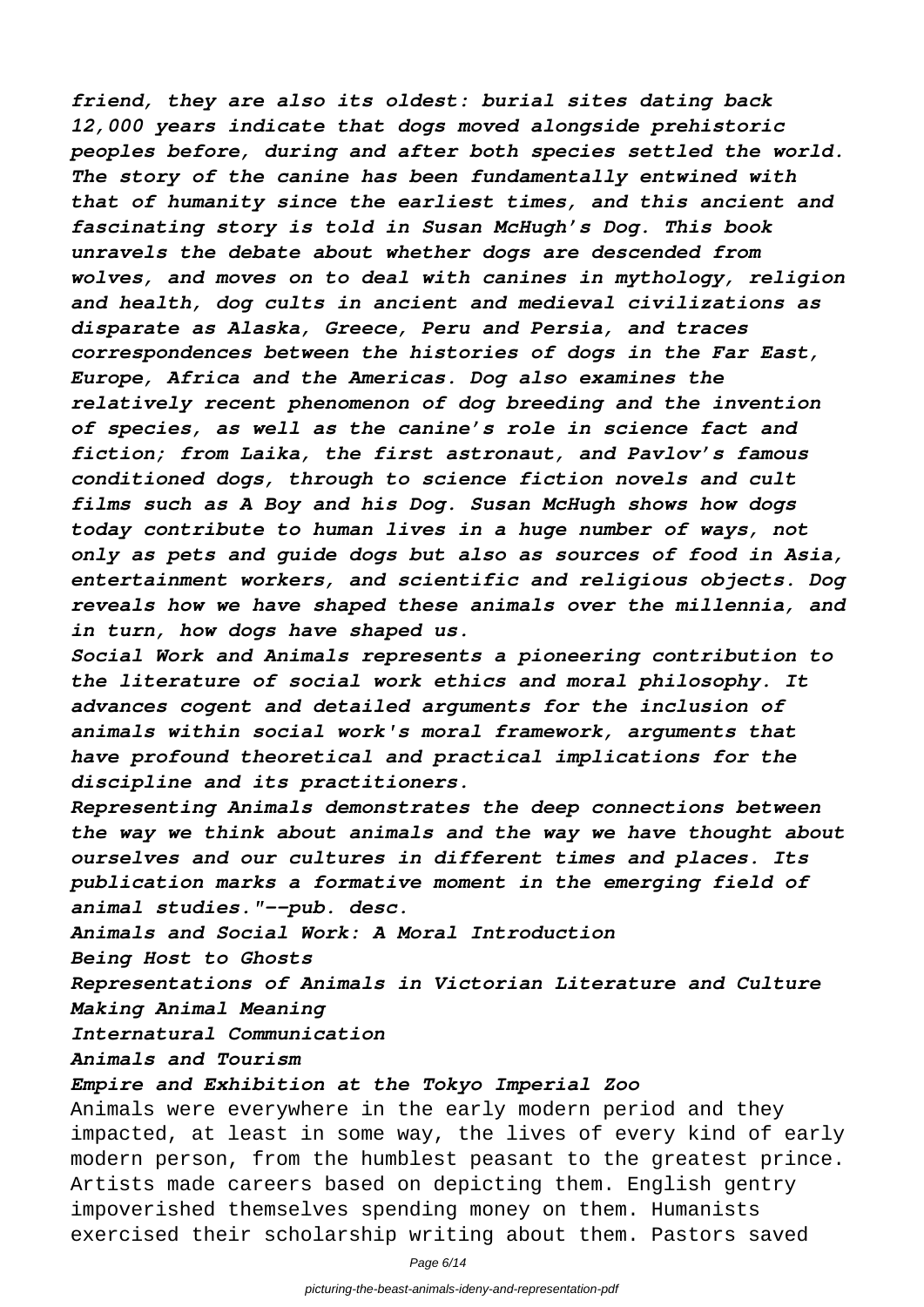souls delivering sermons on them. Nobles forged alliances competing with them. Foreigners and indigenes negotiated with one another through trading them. The nexus between animal-human relationships and early modern identity is illuminated in this volume by the latest research of international scholars working on the history of art, literature, and of sixteenth- and seventeenth-century Germany, France, England, Spain, and South Africa. Collectively, these essays investigate how animals horses, dogs, pigs, hogs, fish, cattle, sheep, birds, rhinoceroses, even sea-monsters and other creatures - served people in Europe, England, the Americas, and Africa to defend, contest or transcend the boundaries of early modern identities. Developments in the methodologies employed by scholars to interrogate the past have opened up an intellectual and discursive space for - and a concomitant recognition of - the study of animals as a topic that significantly elucidates past and present histories. Relevant to a considerable array of disciplines, the study of animals also provides a means to surmount traditional disciplinary boundaries through processes of dynamic interchange and cross-fertilization. Beaches are places of contact, play, confrontation and friction: first comers always arrive on a beach. After Europeans moved into the Antipodes, the coast was the first frontier to be defined. Flinders' circumnavigation in 1802 had mapped 'Australia', revealing the land as 'girt by sea', as the national anthem continues to remind us. All kinds of ideas about the coast, beaches, sea changes, holiday places and islands swirl and eddy in this unique collection of writing. Animal Spaces, Beastly Places examines how animals interact and relate with people in different ways. Using a comprehensive range of examples, which include feral cats and wild wolves, to domestic animals and intensively farmed cattle, the contributors explore the complex relations in which humans and non-human animals are mixed together. Our emotions involving animals range from those of love and compassion to untold cruelty, force, violence and power. As humans we have placed different animals into different categories, according to some notion of species, usefulness, domesticity or wildness. As a result of these varying and often contested orderings, animals are assigned to particular places and spaces. Animal Spaces, Beastly Places shows us that there are many exceptions and variations on the spatiality of human-animal spatial orderings, within and across cultures, and over time. It develops new ways of thinking about human animal interactions and encourages us to find better ways for humans and animals to live together.

The Victorian period witnessed the beginning of a debate on the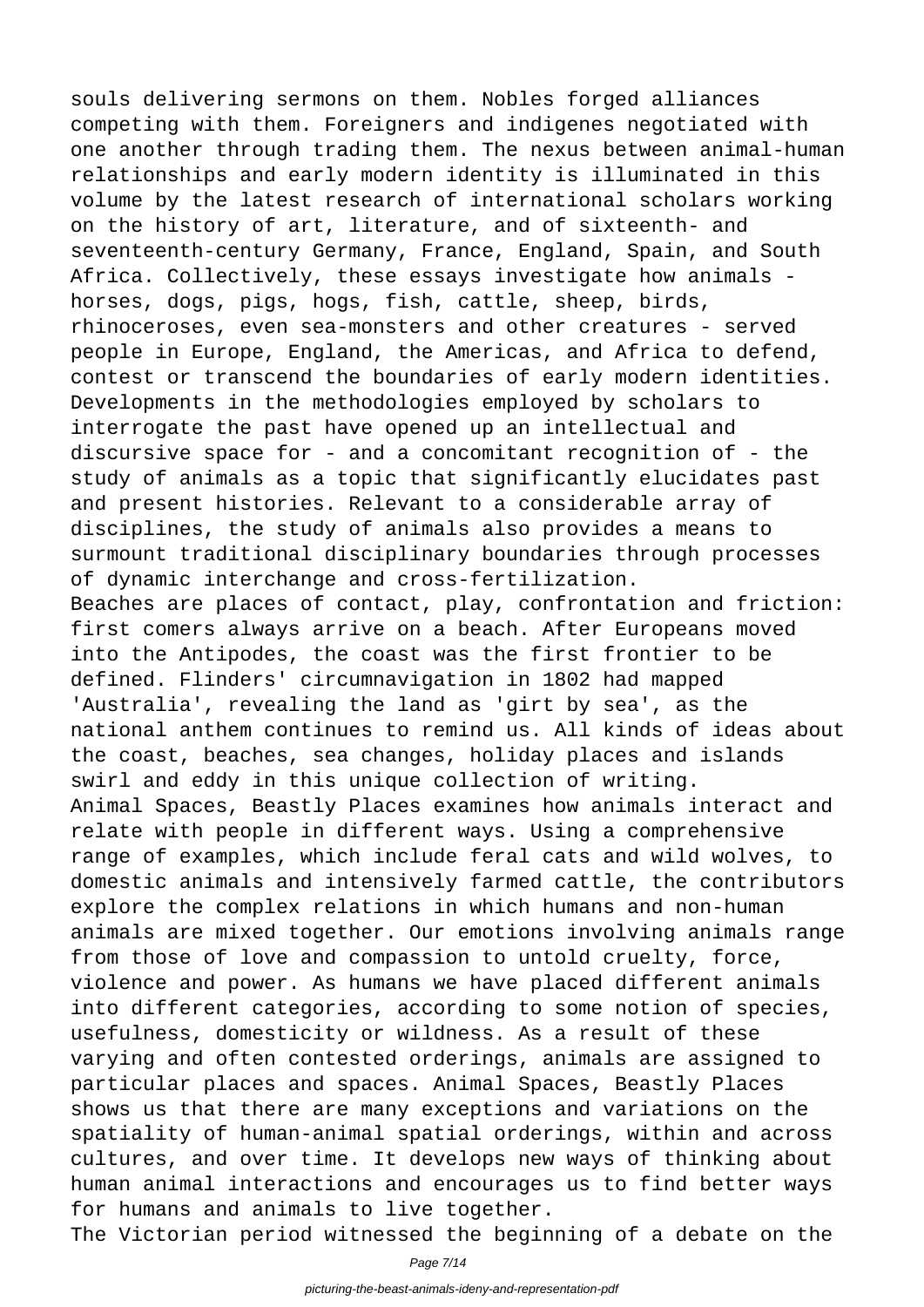status of animals that continues today. This volume explicitly acknowledges the way twenty-first-century deliberations about animal rights and the fact of past and prospective animal extinction haunt the discussion of the Victorians' obsession with animals. Combining close attention to historical detail with a sophisticated analytical framework, the contributors examine the various forms of human dominion over animals, including imaginative possession of animals in the realms of fiction, performance, and the visual arts, as well as physical control as manifest in hunting, killing, vivisection and zookeeping. The diverse range of topics, analyzed from a contemporary perspective, makes the volume a significant contribution to Victorian studies. The conclusion by Harriet Ritvo, the pre-eminent authority in the field of Victorian/animal studies, provides valuable insight into the burgeoning field of animal studies and points toward future studies of animals in the Victorian period. Postanimality in French Thought Artist/Animal Disciplines, Classrooms, Contexts

Place, Politics, and Identity in the Nature-culture Borderlands Beyond the Human-Animal Divide What are the Animals to Us?

An Evolutionary History

This book is the first to critically examine the many ways in which tourism and animals intersect and aims to make a meaningful contribution to the growing body of knowledge concerning the relationships between animals, tourists and the tourism industry.

The Routledge History of Western Empires is an all new volume focusing on the history of Western Empires in a comparative and thematic perspective. Comprising of thirty-three original chapters arranged in eight thematic sections, the book explores European overseas expansion from the Age of Discovery to the Age of Decolonisation. Studies by both well-known historians and new scholars offer fresh, accessible perspectives on a multitude of themes ranging from colonialism in the Arctic to the scramble for the coral sea, from attitudes to the environment in the East Indies to plans for colonial settlement in Australasia. Chapters examine colonial attitudes towards poisonous animals and the history of colonial medicine, evangelisaton in Africa and Oceania, colonial recreation in the tropics and the tragedy of the slave trade. The Routledge History of Western Empires ranges over five centuries and crosses continents and oceans highlighting transnational and cross-cultural links in the imperial world and underscoring connections between colonial history and world history. Through lively and engaging case studies, contributors not only weigh in on historiographical debates on themes such as human rights, religion and empire,

Page 8/14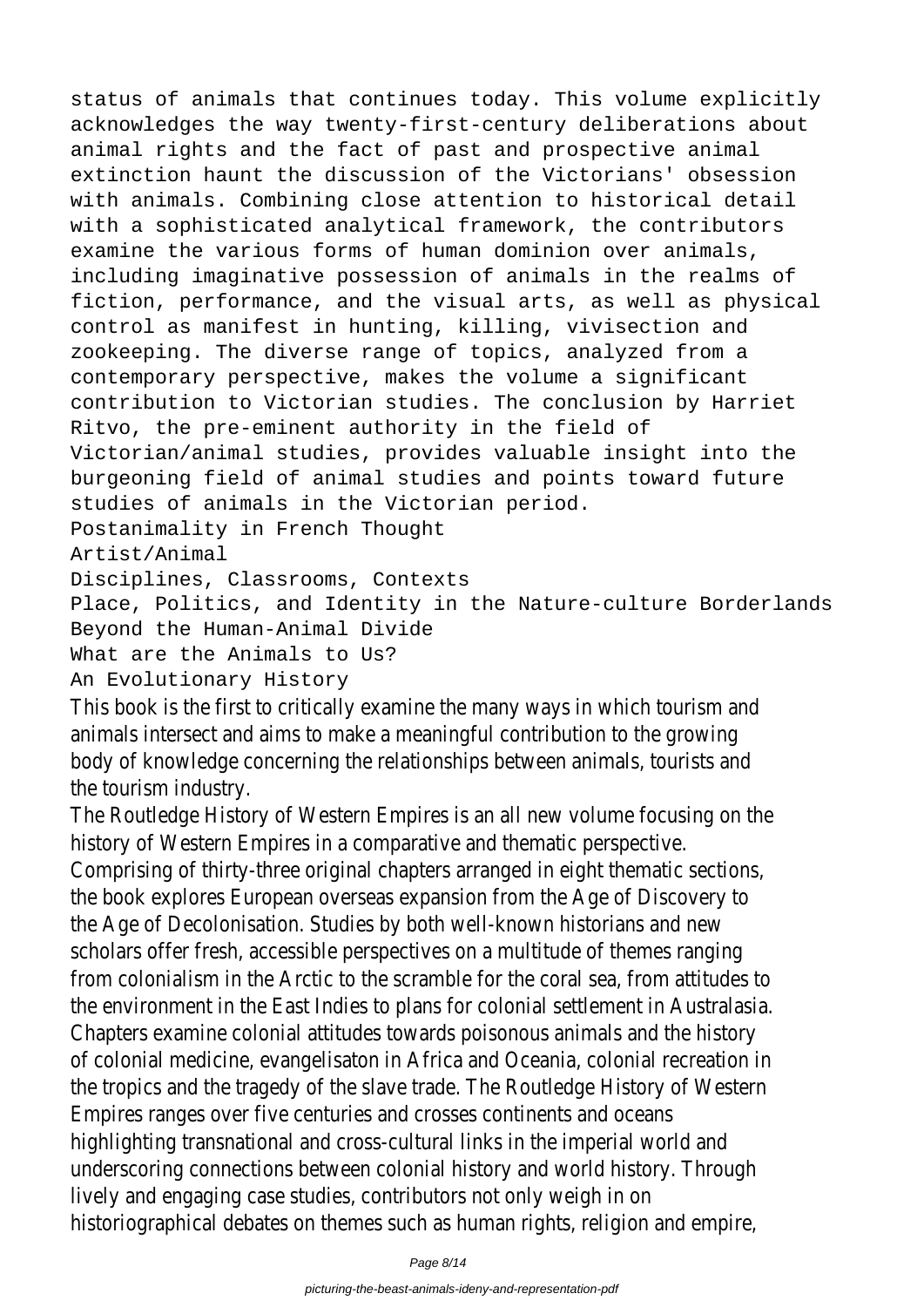and the 'taproots' of imperialism, but also illustrate the various approaches to the writing of colonial history. A vital contribution to the field. Despite its inherent interdisciplinarity, the Communication discipline has remained an almost entirely anthropocentric enterprise. This book represents early and prominent forays into the subject of human-animal communication from a Communication Studies perspective, an effort that brings a discipline too long defined by that fallacy of division, human or nonhuman, into conversation with animal studies, biosemiotics, and environmental communication, as well as other recent intellectual and activist movements for reconceptualizing relationships and interactions in the biosphere. This book is a much-needed point of entry for future scholarship on animal-human communication, as well as the whole range of communication possibilities among the more-than-human world. It offers a groundbreaking transformation of higher education by charting new directions for communication research, policy formation, and personal and professional practices involving animals.

The lives of animals in Russia are intrinsically linked to cultural, political and psychological transformations of the imperial, Soviet, and post-Soviet eras. Other Animals examines the interaction of animals and humans in Russian literature, art, and life from the eighteenth century until the present. The chapters explore the unique nature of the Russian experience in a range of human-animal relationships through tales of cruelty, interspecies communion and compassion, and efforts to either overcome or establish the human-animal divide. Four themes run through the volume: the prevalence of animals in utopian visions; the ways in which Russians have incorporated and sometimes challenged Western sensibilities and practices, such as the humane treatment of animals and the inclusion of animals in urban domestic life; the quest to identify and at times exploit the physiological basis of human and animal behavior and the ideological implications of these practices; and the breakdown of traditional human-animal hierarchies and categories during times of revolutionary upheaval, social transformation, or disintegration. From failed Soviet attempts to transplant the seminomadic Sami and their reindeer herds onto collective farms, to performance artist Oleg Kulik's scandalous portrayal of Pavlov's dogs as a parody of the Soviet "new man," to novelist Tatyana Tolstaya's post-cataclysmic future world of hybrid animal species and their disaffection from the past, Other Animals presents a completely new perspective on Russian and Soviet history. It also offers a fascinating look into the Russian psyche as seen through human interactions with animals.

### Animots

The Nature of the Beasts Animals and Early Modern Identity Visual Culture and Animal Advocacy, 1870–1914 Approaches from Science, Religion, Folklore, Literature, and Art A Reader

Page 9/14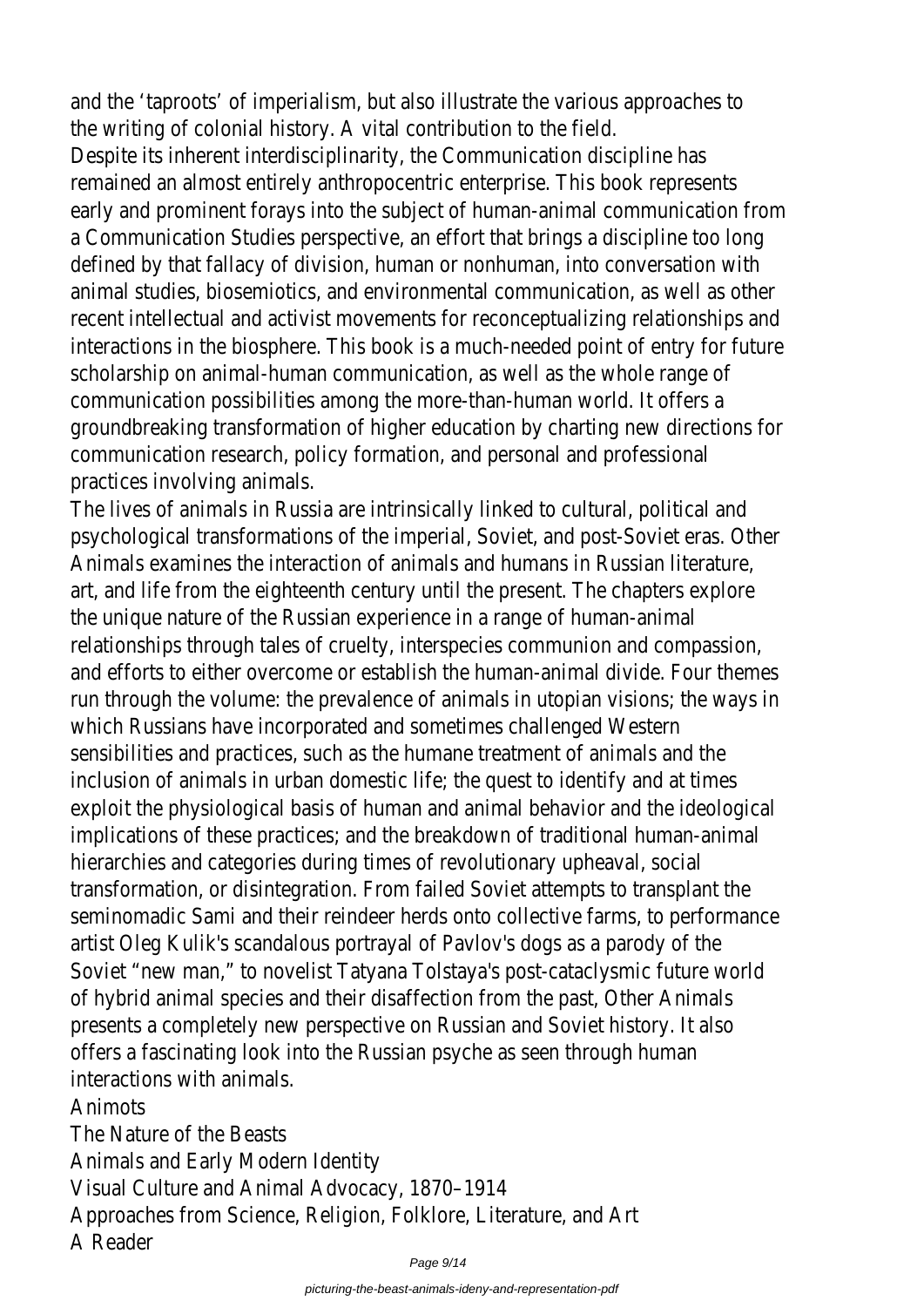Victorian Animal Dreams

*This interdisciplinary and cross-cultural collection reflects the growth of animal studies as an independent field and the rise of 'animality' as a critical lens through which to analyze society and culture, on par with race and gender.*

*The soldier-horse relationship was nurtured by The British Army because it made the soldier and his horse into an effective fighting unit. Soldiers and their Horses explores a complex relationship forged between horses and humans in extreme conditions. As both a social history of Britain in the early twentieth century and a history of the British Army, Soldiers and their Horses reconciles the hard pragmatism of war with the imaginative and emotional. By carefully overlapping the civilian and the military, by juxtaposing "sense" and "sentimentality," and by considering institutional policy alongside individual experience, the soldier and his horse are re-instated as co-participators in The Great War. Soldiers and their Horses provides a valuable contribution to current thinking about the role of horses in history.*

*A highly topical survey of human's treatment of animals. Each year billions of animals are poisoned, dissected, displaced, killed for consumption, or held in captivity to be discarded as soon as their utility to humans has waned. The animal world has never been under greater peril. A broad-ranging collection of essays, Animal Geographies contributes to a much-needed, fundamental rethinking about our relation to animals. Animal Geographies explores the diverse ways in which animals shape the formation of human identity, looking, for example, at the racialization and gendering of animal images. From questions of identity and subjectivity, it moves to consideration of the places where people and animals confront the realities of coexistence on an everyday basis. It then examines the ways in which animals figure in the ongoing globalization of production and mass consumption, and finally, takes up legal and ethical approaches to human-animal relations. Animal Geographies compels a profound rethinking of the history of our relations with animals and offers a series of proposals for reconstituting this relationship on a progressive basis.*

*This text offers examples of people across diverse disciplines and perspectives—from biomedical research to black theology to art—learning and performing emotions, expanding their desires, discovering new ways to behave, and altering their sense of self, purpose, and community because of passionate, but not romanticized, attachments to animals. Dog*

*Animal Life and the Moving Image Sense, Sentimentality and the Soldier-Horse Relationship in The Great War Soldiers and Their Horses Environmental Humanities and Ecosemiotics*

*Animals, Gender and Domestication in the Italian Renaissance*

Page 10/14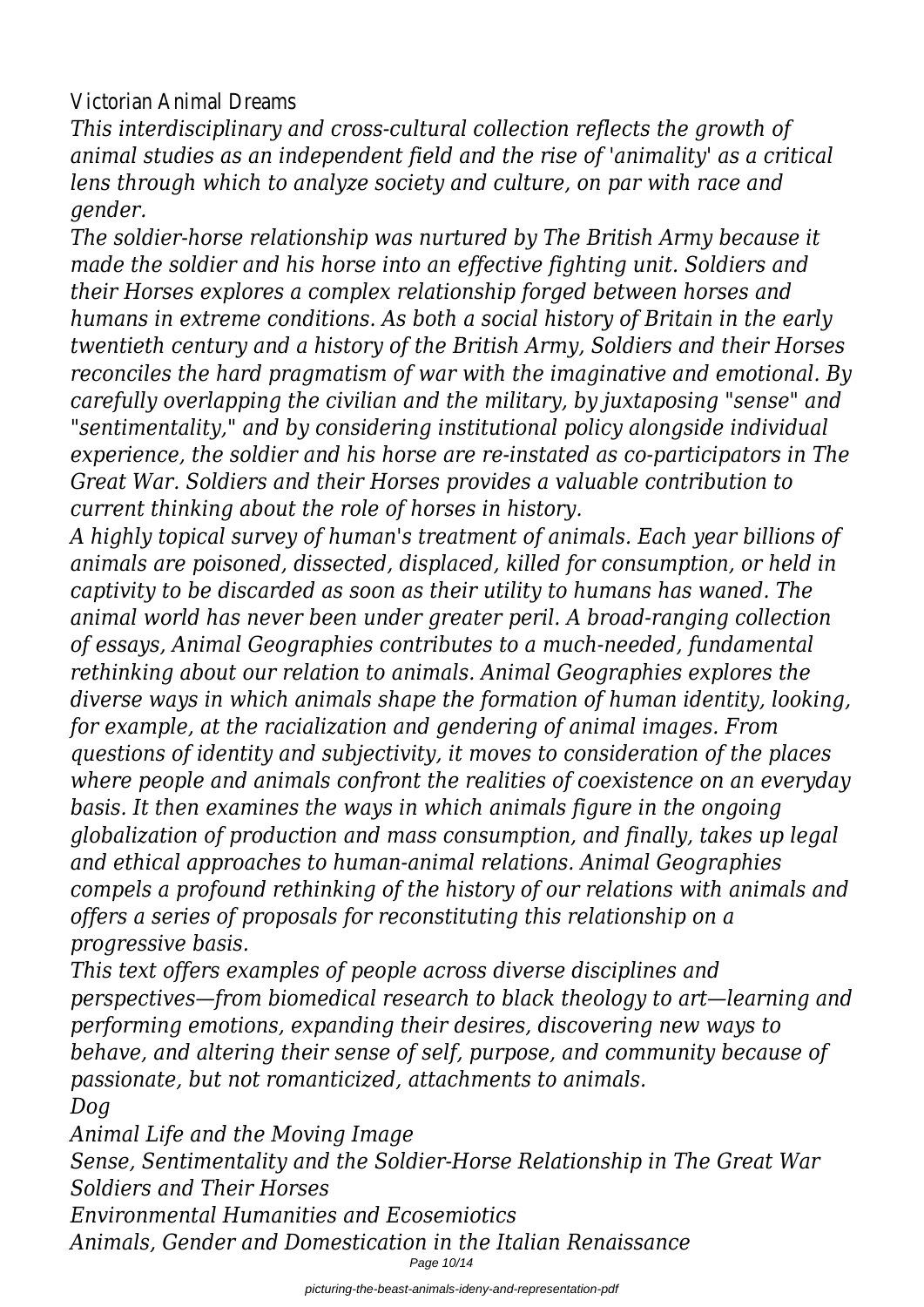## *Considering Animals*

**Elizabeth A. Kaye specializes in communications as part of her coaching and consulting practice. She has edited Requirements for Certification since the 2000-01 edition.**

**In Beyond Animal Rights, Josephine Donovan and Carol J. Adams introduced feminist "ethic of care" theory into philosophical discussions of the treatment of animals. In this new volume, seven essays from Beyond Animal Rights are joined by nine new articles-most of which were written in response to that book-and a new introduction that situates feminist animal care theory within feminist theory and the larger debate over animal rights. Contributors critique theorists' reliance on natural rights doctrine and utilitarianism, which, they suggest, have a masculine bias. They argue for ethical attentiveness and sympathy in our relationships with animals and propose a link between the continuing subjugation of women and the human domination of nature. Beginning with the earliest articulation of the idea in the mid-1980s and continuing to the theory's most recent revisions, this volume presents the most complete portrait of the evolution of the feminist-care tradition., reviewing a previous edition or volume Looks at how Western culture pictures the beast, examining how such images affect how real animals are perceived and treated.**

**The Stage Lives of Animals examines what it might mean to make theatre beyond the human. In this stunning collection of essays, Una Chaudhuri engages with the alternative modes of thinking, feeling, and making art offered by animals and animality, bringing insights from theatre practice and theory to animal studies as well as exploring what animal studies can bring to the study of theatre and performance. As our planet lives through what scientists call "the sixth extinction," and we become ever more aware of our relationships to other species, Chaudhuri takes a highly original look at the "animal imagination" of well-known plays, performances and creative projects, including works by: Caryl Churchill Rachel Rosenthal Marina Zurkow Edward Albee Tennesee Williams Eugene Ionesco Covering over a decade of explorations, a wide range of writers, and many urgent topics, this volume demonstrates that an interspecies imagination deeply structures modern western drama.**

**Sea Changes, Beaches and the Littoral in the Antipodes Communication for Nonhuman Animal Advocacy**

Page 11/14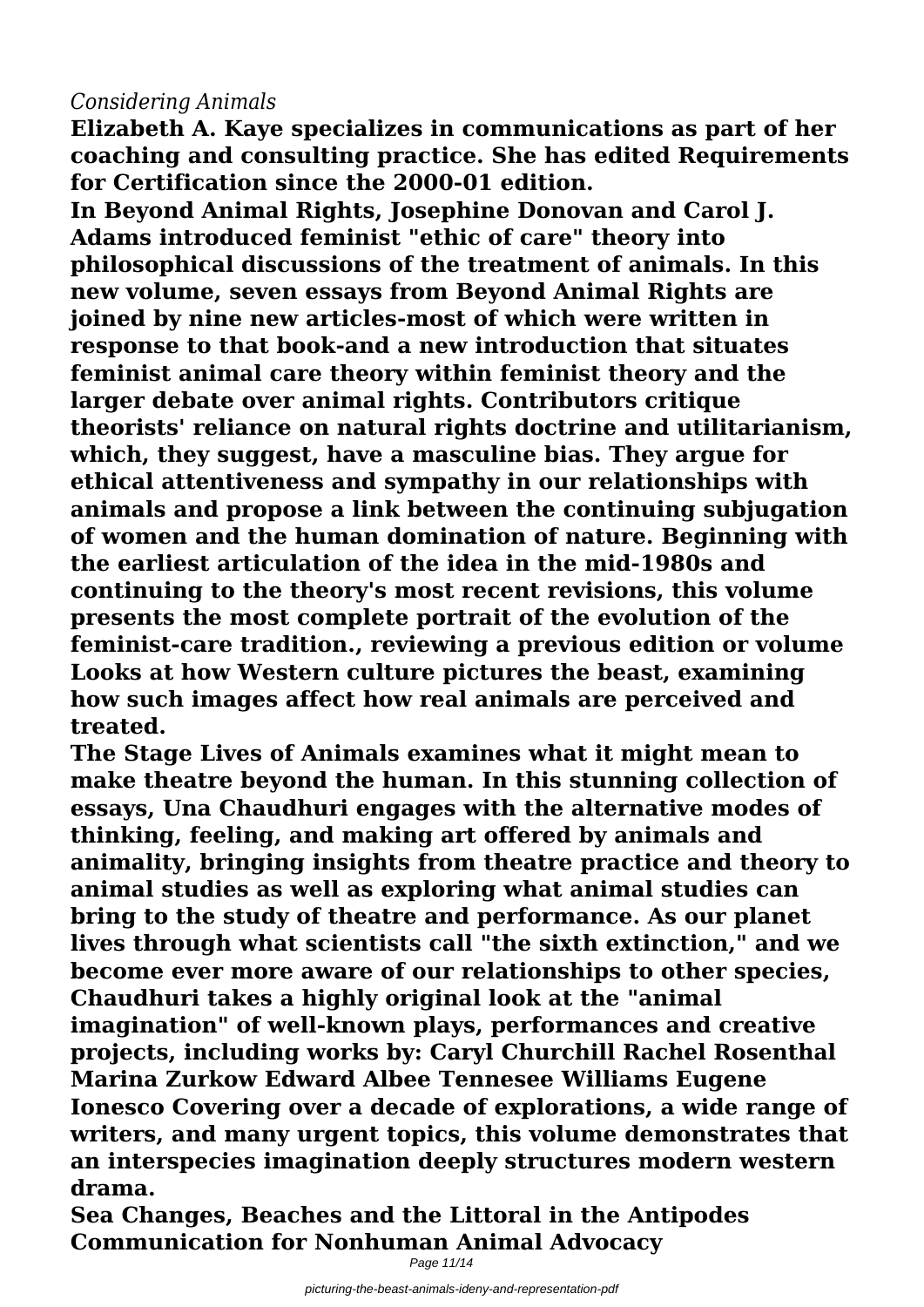# **Perspectives on Human-animal Communication Encyclopedia of Animal Rights and Animal Welfare, 2nd Edition [2 volumes] Understanding Diverse Relationships Representing Animals**

### **Poetry and Pedagogy across the Lifespan**

Animals have always been compelling subjects for artists, but the rise of animal advocacy and posthumanist thought has prompted a reconsideration of the relationship between artist and animal. In this book, Steve Baker examines the work of contemporary artists who directly confront questions of animal life, treating animals not for their aesthetic qualities or as symbols of the human condition but rather as beings who actively share the world with humanity. The concerns of the artists presented in this book--Sue Coe, Eduardo Kac, Lucy Kimbell, Catherine Chalmers, Olly and Suzi, Angela Singer, Catherine Bell, and others--range widely, from the ecological to the philosophical and from those engaging with the modification of animal bodies to those seeking to further the cause of animal rights. Drawing on extensive interviews he conducted with the artists under consideration, Baker explores the vital contribution that contemporary art can make to a broader conception of animal life, emphasizing the importance of creativity and trust in both the making and understanding of these artworks. Throughout, Baker is attentive to issues of practice, form, and medium. He asks, for example, whether the animal itself could be said to be the medium in which these artists are working, and he highlights the tensions between creative practice and certain kinds of ethical demands or expectations. Featuring fullcolor, vivid examples of their work, Artist Animal situates contemporary artists within the wider project of thinking beyond the human, asserting art's power to open up new ways of thinking about animals. The Oxford Handbook of Children's Film offers a uniquely comprehensive study of children's cinema from an interdisciplinary, nuanced, global perspective.

A landmark publishing achievement on the subject, the new edition of this acclaimed encyclopedia is expanded to two volumes, covering the full range of issues related to animal protection. • Includes hundreds of alphabetically organized entries covering the full range of topics related to animal rights and welfare, including dog fighting, endangered species in zoos, animals as disease carriers, factory farming, veganism, and more • Encompasses the work of 150 contributors—experts from around the world that make up a virtual "who's who" in the broad areas of animal protection • Outlines a chronology of legislation and other important events that have had a significant impact on animal rights issues • Lists references for each entry, plus a comprehensive bibliography at the end of the encyclopedia This book aims to put the speciesism debate and the treatment of non-human animals on the agenda of critical media studies and to put media studies on the agenda of animal ethics researchers. Contributors examine the convergence of media and animal ethics from theoretical, philosophical, discursive, social constructionist, and political economic perspectives. The book is divided into three sections: foundations, representation, and responsibility, outlining the different disciplinary approaches' application to media studies and covering how non-human animals, and the relationship between humans and non-humans, are represented by the mass media, concluding with suggestions for how the media, as a major producer of cultural norms and values related to non-human animals and how we treat them, might improve such representations.

The Oxford Handbook of Children's Film Art for Animals Feeling Animal Death Medieval Identity Machines The Feminist Care Tradition in Animal Ethics Creaturely Lives in Literature and Culture Beasts and Beauties *Christians believe that the logos is the source of all life, yet*

Page 12/14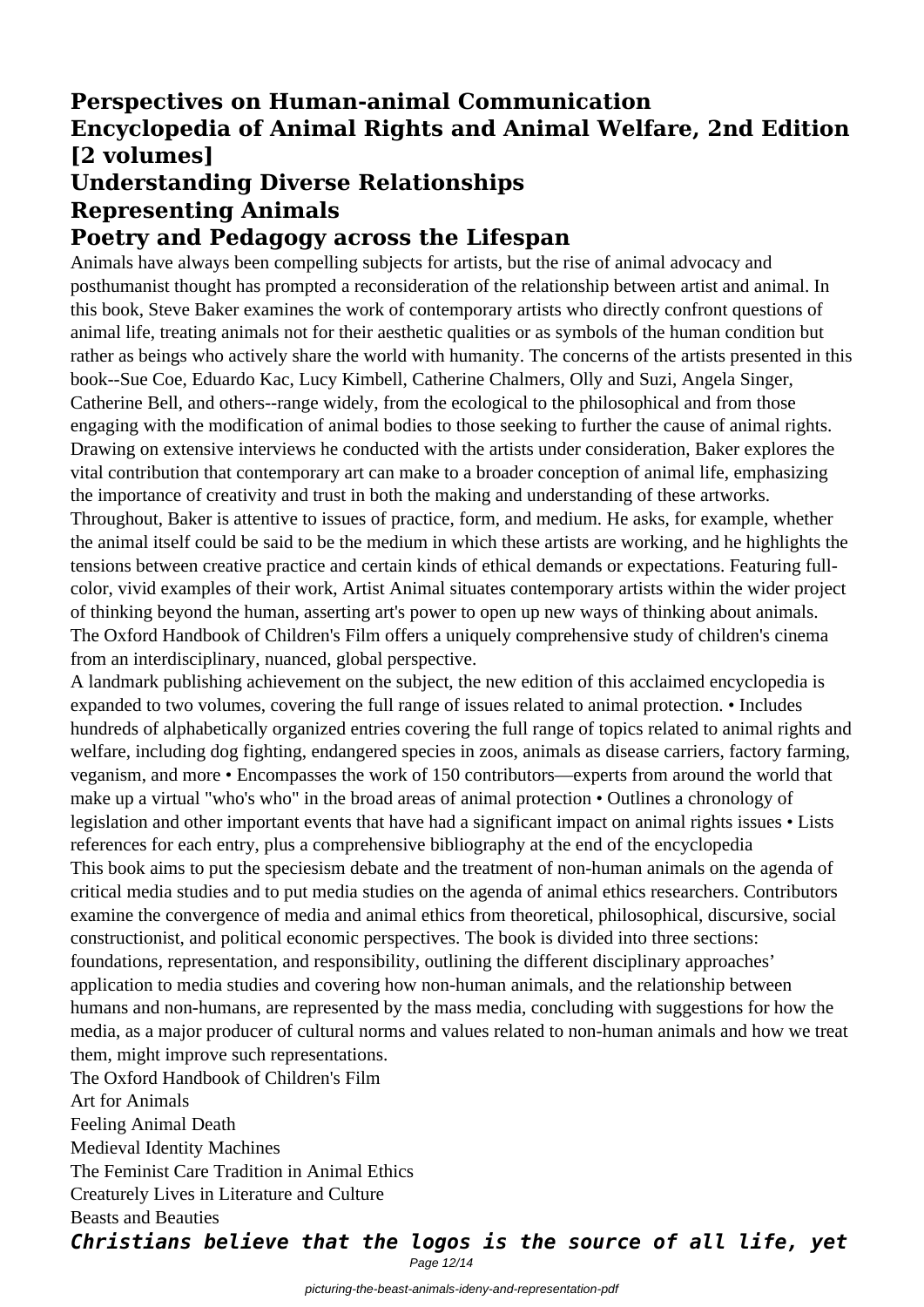*Christian worship remains unashamedly human-centric. The world of creation, and animals in particular, is almost invisible in our worship. The churches do not have the liturgical means of celebrating the life of animals, giving thanks for their companionship, praying for the relief of their suffering, or marking their death. This unique book provides a variety of liturgies that are animal-friendly and animal-inclusive. They include services in celebration of animal companionship, services for animal welfare, healing liturgies, new eucharistic prayers "for the whole creation," and animal burial services. Underlying all these new forms is a serious theological purpose: to help us to draw deeper into the mystery of God's work in creation and to affirm other sentient beings as co-creatures with us.*

*From the proto-cinematic sequencing of animal motion in the nineteenth century to the ubiquity of animal videos online, the histories of animal life and the moving image are enigmatically interlocked. Animal Life and the Moving Image is the first collection of essays to offer a sustained focus on the relations between screen cultures and non-human animals. The volume brings together some of the most important and influential writers working on the non-human animal's significance for cultures and theories of the moving image. It offers innovative analyses of the representation of animals across a wide range of documentary, fiction, mainstream and avant-garde practices, from early cinema to contemporary user-generated media. Individual chapters consider King Kong, The Birds, The Misfits, The Cove, Grizzly Man and Microcosmos, the work of Sergei Eisenstein, Robert Bresson, Malcolm Le Grice, Peter Greenaway, Carolee Schneemann and Isabella Rossellini, and YouTube stars Christian the lion and Maru the cat.*

*The relationship between humans and domestic animals has changed in dramatic ways over the ages, and those transitions have had profound consequences for all parties involved. As societies evolve, the selective pressures that shape domestic populations also change. Some animals retain close relationships with humans, but many do not. Those who establish residency in the wild, free from direct human control, are technically neither domestic nor wild: they are feral. If we really want to understand humanity's complex relationship with domestic animals, then we cannot simply ignore the ones who went feral. This is especially true in the American South, where social and cultural norms have facilitated and sustained large populations of feral animals for hundreds of years. Feral Animals in the American South retells southern history from this new perspective of feral animals.*